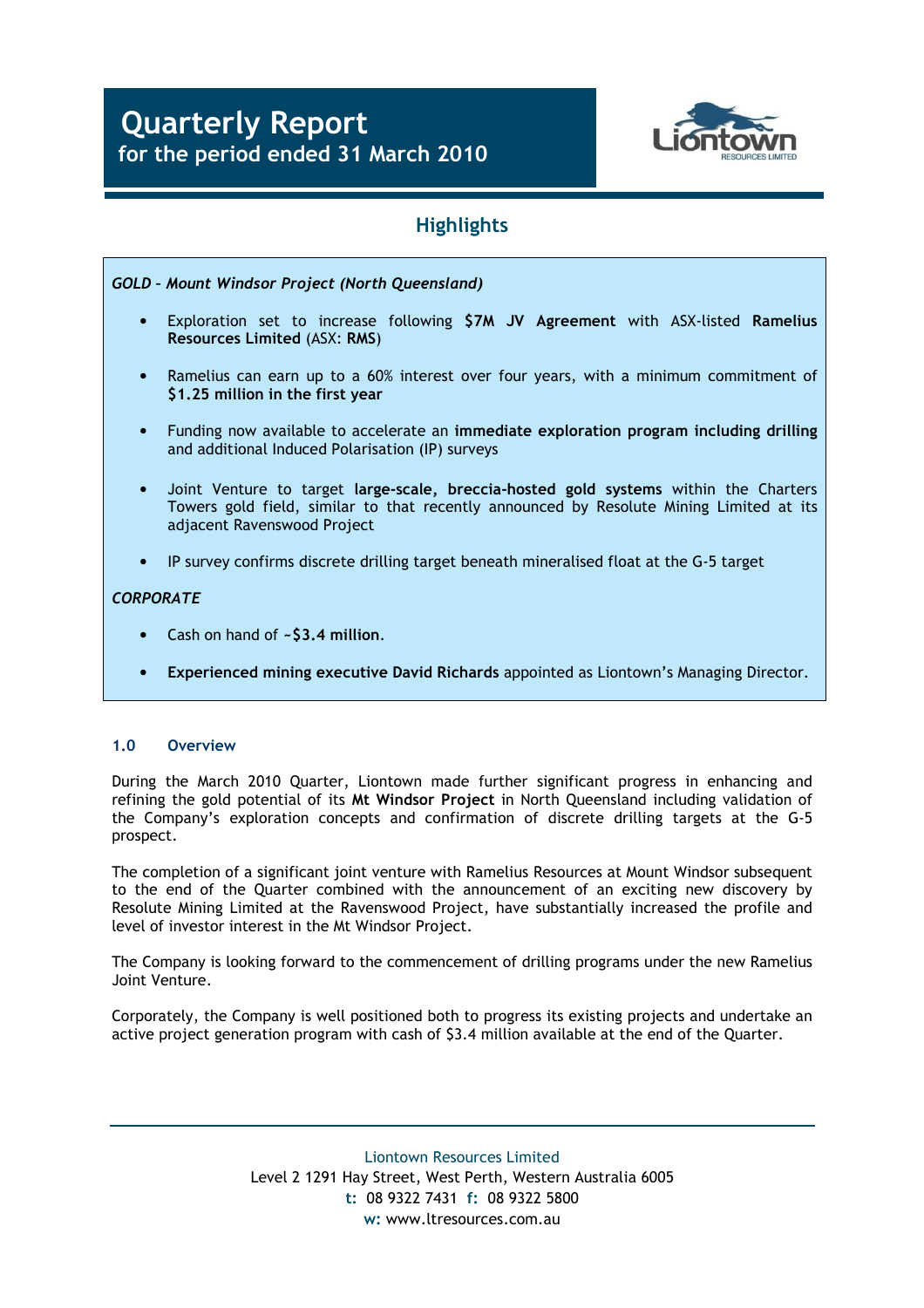

### 2.0 Mount Windsor Volcanics Project (Liontown 100%)

The Mount Windsor Volcanics Project comprises an extensive tenement package located in the prolific Charters Towers gold field of North Queensland (see Figure 1) which has yielded over 15 million ounces of gold to date from world-class mines such as Charters Towers (+6Moz), Kidston (+4Moz), Pajingo (+3Moz), Ravenswood (+2Moz) and Mt Leyshon (2.7Moz).

#### Target G-5

A dipole-dipole Induced Polarisation (IP) survey was completed at the G-5 Target during the Quarter. The survey comprised six 3km long lines spaced 200 metres apart using 150 metre spaced dipoles and a single in-fill line (~1.6km long) using a 50 metre dipole spacing. IP surveys are designed to identify resistive and chargeable zones caused by quartz veining and/or alteration associated with gold mineralisation.

The IP survey at G-5 defined a coincident resistive and chargeable zone over a 600 by 300 metre area 100 to 200 metres immediately below the mineralised vein float (i.e. up to 3.6g/t Au, 701g/t Ag, 0.4% As and 2.1% Pb) reported previously. These zones are drill ready and are scheduled to be tested during the next Quarter (Figure 2).

#### CDI Funding

Grants totalling \$132,000 have been received under the Queensland Government's Collaborative Drilling Initiative (CDI) to assist with drill testing of the G-20 (Mosquito Hill) and G-22 (Mt Redan) targets. The grants will go towards direct drilling costs.

### JV Agreement

Subsequent to the end of the Quarter, Liontown announced (16<sup>th</sup> April 2010) that it had signed a Joint Venture agreement with ASX-listed gold company Ramelius Resources Limited (Ramelius; ASX: RMS). Under the Joint Venture, Ramelius can earn up to a 60% interest in the Mt Windsor Project by spending \$7 million over 4 years with a minimum commitment of \$1.25 million in the first year.

Conditional on certain EPM applications being granted by June 30<sup>th</sup> 2011, Ramelius must spend an additional \$1 million (for a total minimum commitment of \$2.25 million) before the second anniversary of the Agreement and before having the right to withdraw.

The JV Agreement will enable exploration to be accelerated at the Mount Windsor Project, where multiple gold targets have been developed by Liontown (see Figure 1). Liontown has targeted gold windows in vertically zoned mineralised systems, similar to Resolute Resource's recent discovery at the Welcome Breccia which is located in the same geological province approximately 40 kilometres north of the G-5 target (Figure 1).

Resolute announced to the ASX on 15 April that drilling at the Welcome Breccia had intersected 113m @ 7.7g/t gold from 316m depth including 19m @ 31.3g/t gold in drill hole WED003 (refer Resolute Mining Limited ASX Announcement – 15 April 2010).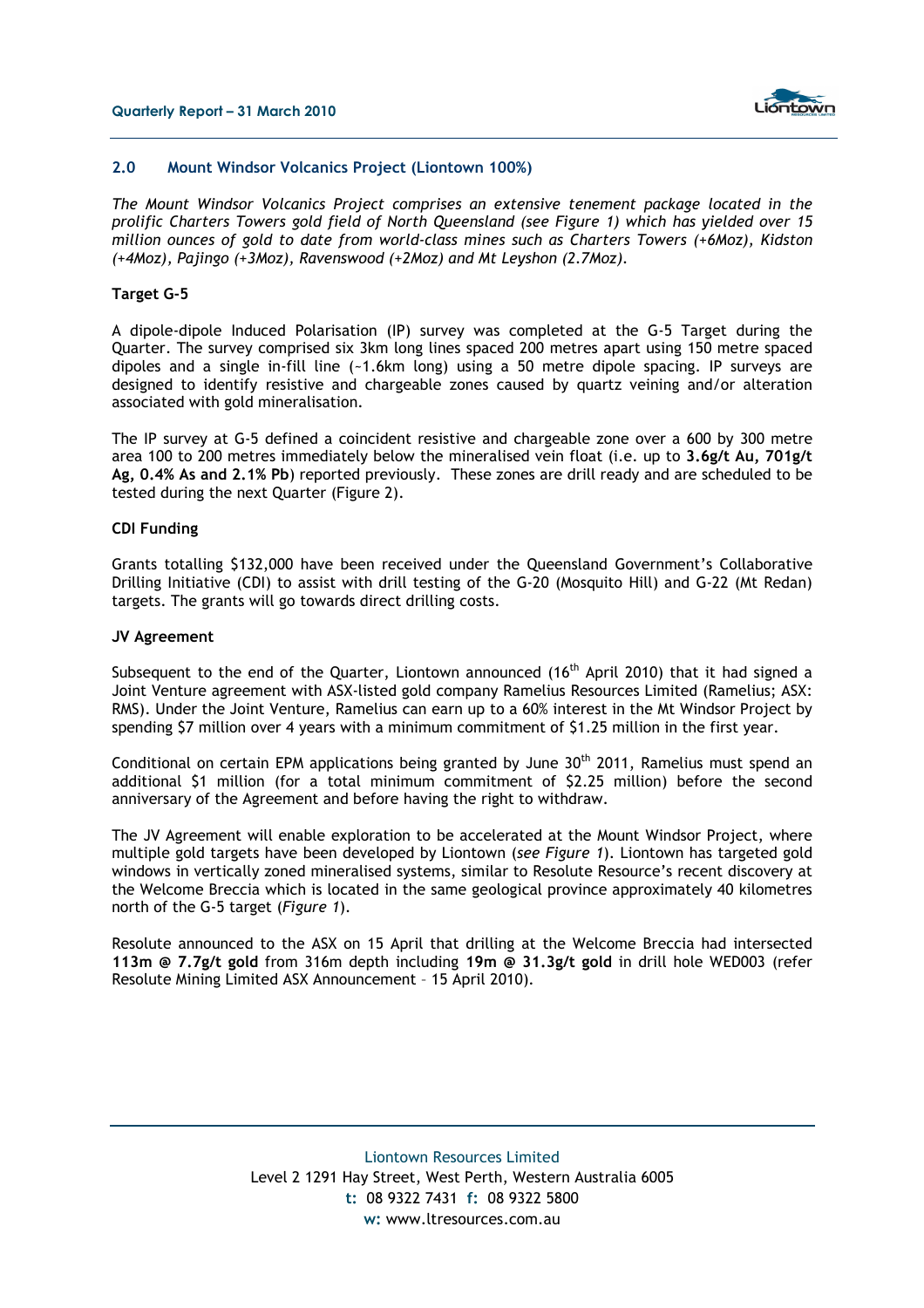



Figure 1: Mt Windsor Gold Project – Regional Geology and Gold Targets



Figure 2: G-5 Target – IP image showing resistive and chargeable zones vertically beneath mineralised float.

Liontown Resources Limited Level 2 1291 Hay Street, West Perth, Western Australia 6005 t: 08 9322 7431 f: 08 9322 5800 w: www.ltresources.com.au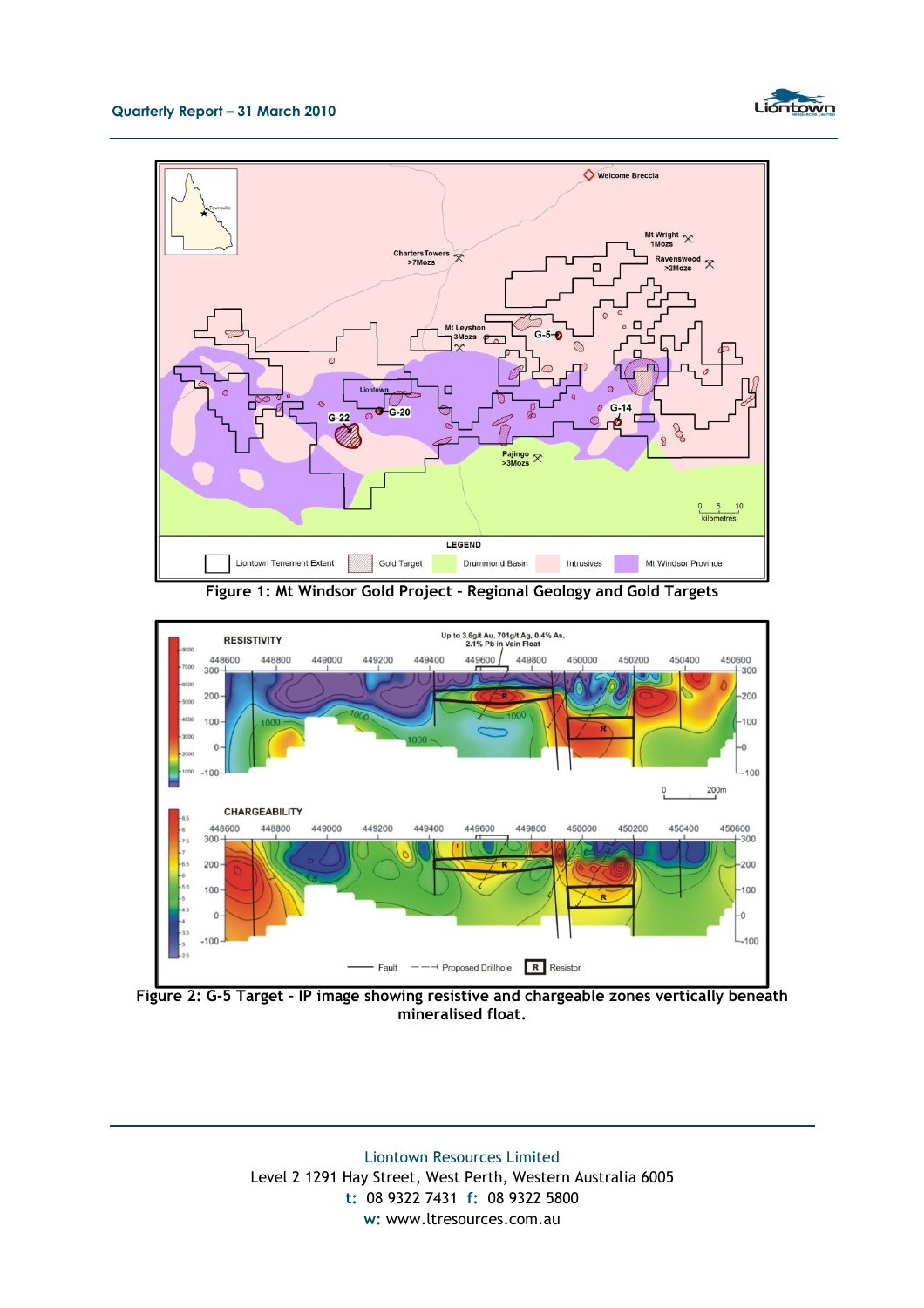

#### 3.0 Fort Constantine South (Liontown 100%)

The Fort Constantine South Project is located in the Mt Isa region of western Queensland and is subject to a Farm-in Agreement with Exco Resources Limited, which is exploring for IOCG mineralisation similar to the nearby Ernest Henry deposit.

During the latter part of 2009, Exco tested four magnetic targets by drilling four RC holes for a total of 461 metres. Three of the holes intersected weakly to moderately anomalous copper (up to 2m @ 0.33%) and the results are being reviewed prior to planning further work on the Project.

#### 4.0 Sheep Mountain Copper-Molybdenum Project (Liontown option to acquire 100%)

Sheep Mountain is a large scale copper-molybdenum project located in a world-class copper province in Arizona, USA. The Project contains an Inferred Resource of 40.3Mt @ 1.4% copper and 0.04% molybdenum above a cut-off grade of 0.8% copper equivalent.

Liontown actively sought a joint venture partner for Sheep Mountain Project during the Quarter with several parties planning to undertake a detailed review of the property subsequent to Quarter end.

#### 5.0 Corporate

Subsequent to the end of the Quarter, Liontown announced the appointment of Mr David Richards as Managing Director of the Company effective from 1 May 2010. Dr Doug Jones will step down from the role of Liontown Resources' Managing Director to focus on his role as Managing Director of Chalice Gold Mines Limited, but will continue to serve on the Liontown Resources Board as a Nonexecutive Director.

Please refer to the attached Form 5B for details of cash flow for the Quarter ended 31 March 2010.

Douglynn

Dr Douglas A Jones Managing Director

The information in this report that relates to Exploration Results is based on information compiled by Mr John McIntyre, a geological consultant to Liontown Resources Limited, who is a Member of the Australian Institute of Geoscientists. Mr McIntyre has sufficient experience in the field of activity being reported to qualify as a Competent Person as defined in the 2004 edition of the Australasian Code for Reporting of Exploration Results, Minerals Resources and Ore Reserves, and consents to the release of information in the form and context in which it appears here.

The resource estimation quoted herein for the Sheep Mountain Project has been carried out by Denver, Colorado based Geological Consultant, William F Tanaka. Mr Tanaka is a Member of the Australasian Institute of Mining and Metallurgy and has extensive experience in the area of porphyry copper deposits from both a consulting and operational perspective. As such he is qualified to be considered a Competent Person as defined in the December 2004 edition of the JORC Code. Mr Tanaka consents to the release of the information in the

> Liontown Resources Limited Level 2 1291 Hay Street, West Perth, Western Australia 6005 t: 08 9322 7431 f: 08 9322 5800 w: www.ltresources.com.au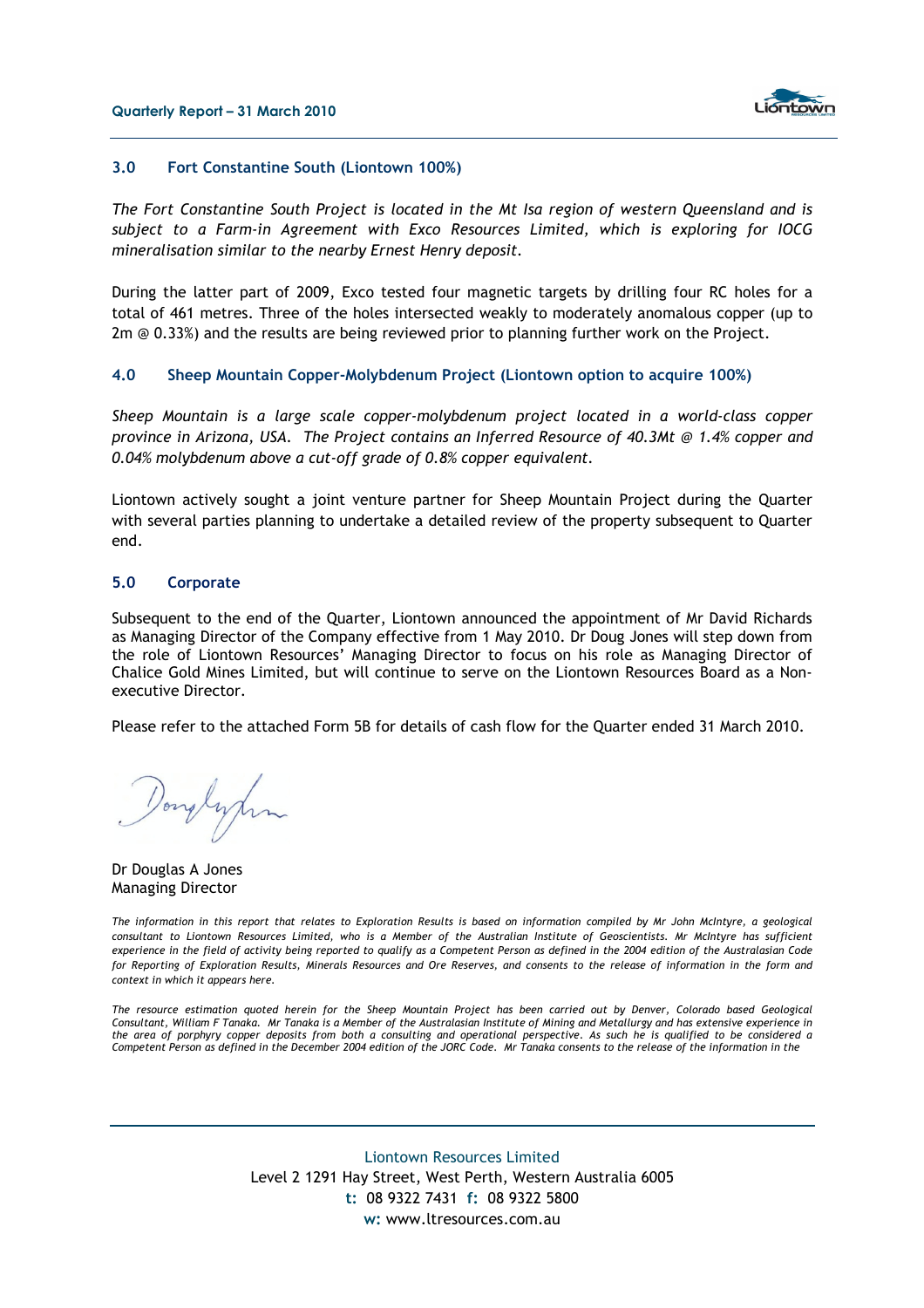# Appendix 5B

*Rule 5.3* 

# Mining exploration entity quarterly report

Introduced 1/7/96. Origin: Appendix 8. Amended 1/7/97, 1/7/98, 30/9/2001.

Name of entity

## LIONTOWN RESOURCES LIMITED

39 118 153 825 31 MARCH 2010

ABN Quarter ended ("current quarter")

## **Consolidated statement of cash flows**

|      | Cash flows related to operating activities            |                                | <b>Current quarter</b><br><b>\$A</b> | <b>Year to date</b><br>$(9$ months)<br><b>\$A</b> |
|------|-------------------------------------------------------|--------------------------------|--------------------------------------|---------------------------------------------------|
| 1.1  | Receipts from product sales and related debtors       |                                |                                      |                                                   |
| 1.2  | Payments for<br>(b) development                       | (a) exploration and evaluation | (266, 644)                           | (880,709)                                         |
|      | (c) production                                        | (d) administration             | (199,706)                            | (397, 258)                                        |
| 1.3  | Dividends received                                    |                                |                                      |                                                   |
| 1.4  | Interest and other items of a similar nature received |                                | 25,112                               | 35,195                                            |
| 1.5  | Interest and other costs of finance paid              |                                |                                      |                                                   |
| 1.6  | Income taxes paid                                     |                                |                                      |                                                   |
| 1.7  | Other – Goods and Services Tax (net)                  |                                | 804                                  | (18,311)                                          |
|      | <b>Net Operating Cash Flows</b>                       |                                | (440, 434)                           | (1,261,083)                                       |
|      | Cash flows related to investing activities            |                                |                                      |                                                   |
| 1.8  | Payment for purchases of:                             | (a)prospects                   |                                      |                                                   |
|      |                                                       | (b) equity investments         |                                      |                                                   |
|      |                                                       | (c) other fixed assets         |                                      | (505)                                             |
| 1.9  | Proceeds from sale of:                                | (a)prospects                   |                                      |                                                   |
|      |                                                       | (b) equity investments         |                                      |                                                   |
|      |                                                       | (c) other fixed assets         |                                      |                                                   |
| 1.10 | Loans to other entities                               |                                |                                      |                                                   |
| 1.11 | Loans repaid by other entities                        |                                |                                      |                                                   |
| 1.12 | Other (provide details if material)                   |                                |                                      |                                                   |
|      | Net investing cash flows                              |                                |                                      | (505)                                             |
| 1.13 | Total operating and investing cash flows (carried     |                                |                                      |                                                   |
|      | forward)                                              |                                | (440, 434)                           | (1,261,588)                                       |

<sup>+</sup> See chapter 19 for defined terms.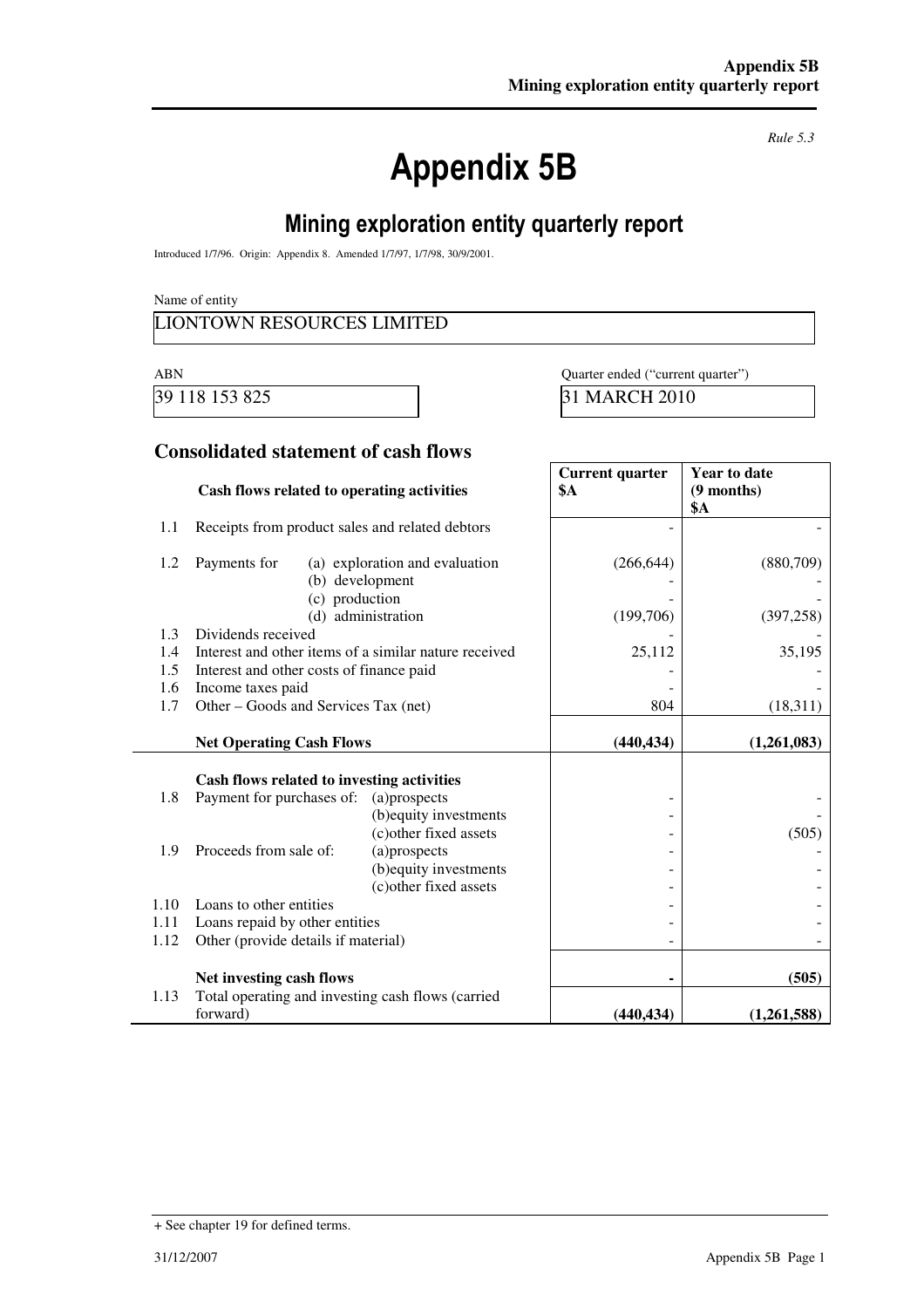| 1.14<br>1.15<br>1.16<br>1.17<br>1.18<br>1.19 | Cash flows related to financing activities<br>Proceeds from issues of shares, options, etc. (net)<br>Proceeds from sale of shares<br>Proceeds from borrowings<br>Repayment of borrowings<br>Dividends paid<br>Other | 2,681,481 | 950,000<br>2,681,481 |
|----------------------------------------------|---------------------------------------------------------------------------------------------------------------------------------------------------------------------------------------------------------------------|-----------|----------------------|
|                                              | Net financing cash flows                                                                                                                                                                                            | 2,681,481 | 3,631,481            |
|                                              | Net increase (decrease) in cash held                                                                                                                                                                                | 2,241,047 | 2,369,893            |
| 1.20<br>1.21                                 | Cash at beginning of quarter/year to date<br>Exchange rate adjustments to item 1.20                                                                                                                                 | 1,148,619 | 1,019,773            |
| 1.22                                         | Cash at end of quarter                                                                                                                                                                                              | 3,389,666 | 3,389,666            |

#### **Payments to directors of the entity and associates of the directors Payments to related entities of the entity and associates of the related entities**  $C$ <sub>u</sub>

|      |                                                                  | Current quarter<br>\$A |
|------|------------------------------------------------------------------|------------------------|
| 1.23 | Aggregate amount of payments to the parties included in item 1.2 | 212,137                |
| 1.24 | Aggregate amount of loans to the parties included in item 1.10   | Nil                    |

1.25 Explanation necessary for an understanding of the transactions

Item 1.23 consists of legal fees paid to a director for the provision of legal services (\$8,400), the net salary and superannuation paid to the Managing Director (\$3,673), non-executive directors fees owing from July 2009 to March 2010 (\$146,250) and service charges paid to a director related entity (Chalice Gold Mines Limited) for the provision of corporate services, office rent and technical personnel (\$53,814). All transactions are on commercial terms and conditions.

## **Non-cash financing and investing activities**

2.1 Details of financing and investing transactions which have had a material effect on consolidated assets and liabilities but did not involve cash flows

 On 30 December 2009, the Company agreed to sell its Liontown base metal deposit to Kagara Ltd for \$2.25m in Kagara Ltd shares and a further \$2.25m on a decision to mine or sale by Kagara Ltd. All the shares in Kagara were sold for approximately \$2.7 million in the current quarter.

2.2 Details of outlays made by other entities to establish or increase their share in projects in which the reporting entity has an interest N/A

<sup>+</sup> See chapter 19 for defined terms.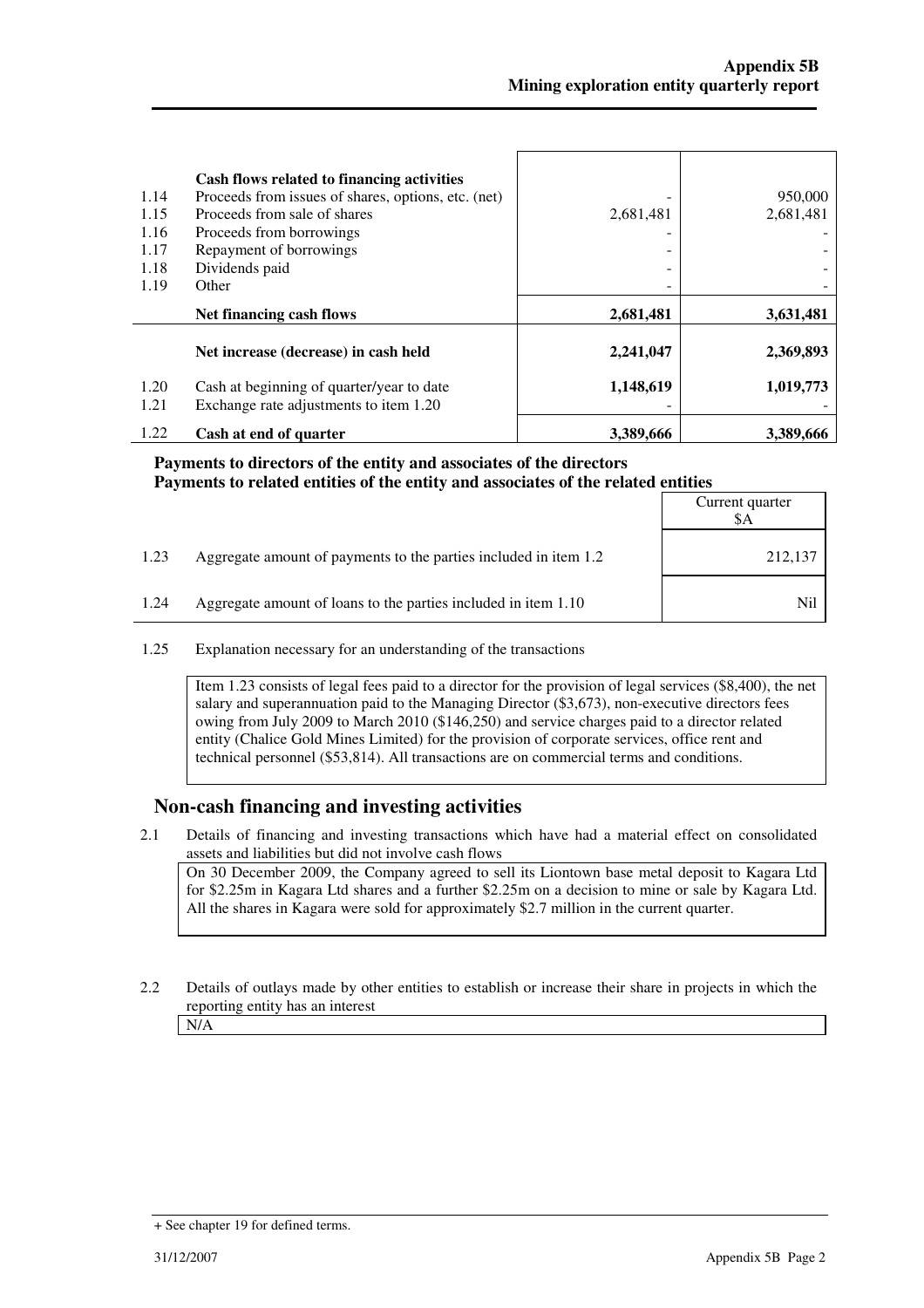## **Financing facilities available**

*Add notes as necessary for an understanding of the position.* 

|     |                             | Amount available<br>\$Α | Amount used<br>\$A |
|-----|-----------------------------|-------------------------|--------------------|
| 3.1 | Loan facilities             | Nil                     | N <sub>il</sub>    |
| 3.2 | Credit standby arrangements | Nil                     | Nil                |

## **Estimated cash outflows for next quarter**

|     | <b>Total</b>               | 200,000 |
|-----|----------------------------|---------|
|     |                            |         |
| 4.2 | Development                | Nil     |
| 4.1 | Exploration and evaluation | 200,000 |
|     |                            | ФA      |

# Reconciliation of cash

| Reconciliation of cash at the end of the quarter (as shown in<br>the consolidated statement of cash flows) to the related items<br>in the accounts is as follows. |                                                  | Current quarter<br>\$A | Previous quarter<br>\$A |
|-------------------------------------------------------------------------------------------------------------------------------------------------------------------|--------------------------------------------------|------------------------|-------------------------|
| 5.1                                                                                                                                                               | Cash on hand and at bank                         | 3,379,032              | 1,138,208               |
| 5.2                                                                                                                                                               | Deposits at call                                 | 10,634                 | 10,411                  |
| 5.3                                                                                                                                                               | Bank overdraft                                   |                        |                         |
| 5.4                                                                                                                                                               | Other (Bank Guarantee)                           |                        |                         |
|                                                                                                                                                                   | <b>Total: cash at end of quarter</b> (item 1.22) | 3,389,666              | 1,148,619               |

## **Changes in interests in mining tenements**

| 6.1 | Interests in<br>mining<br>tenements<br>relinquished,<br>reduced or lapsed | Tenement<br>reference | Nature of interest<br>(note (2)) | Interest at<br>beginning of<br>quarter | Interest at<br>end of<br>quarter |
|-----|---------------------------------------------------------------------------|-----------------------|----------------------------------|----------------------------------------|----------------------------------|
|     |                                                                           |                       |                                  |                                        |                                  |

<sup>+</sup> See chapter 19 for defined terms.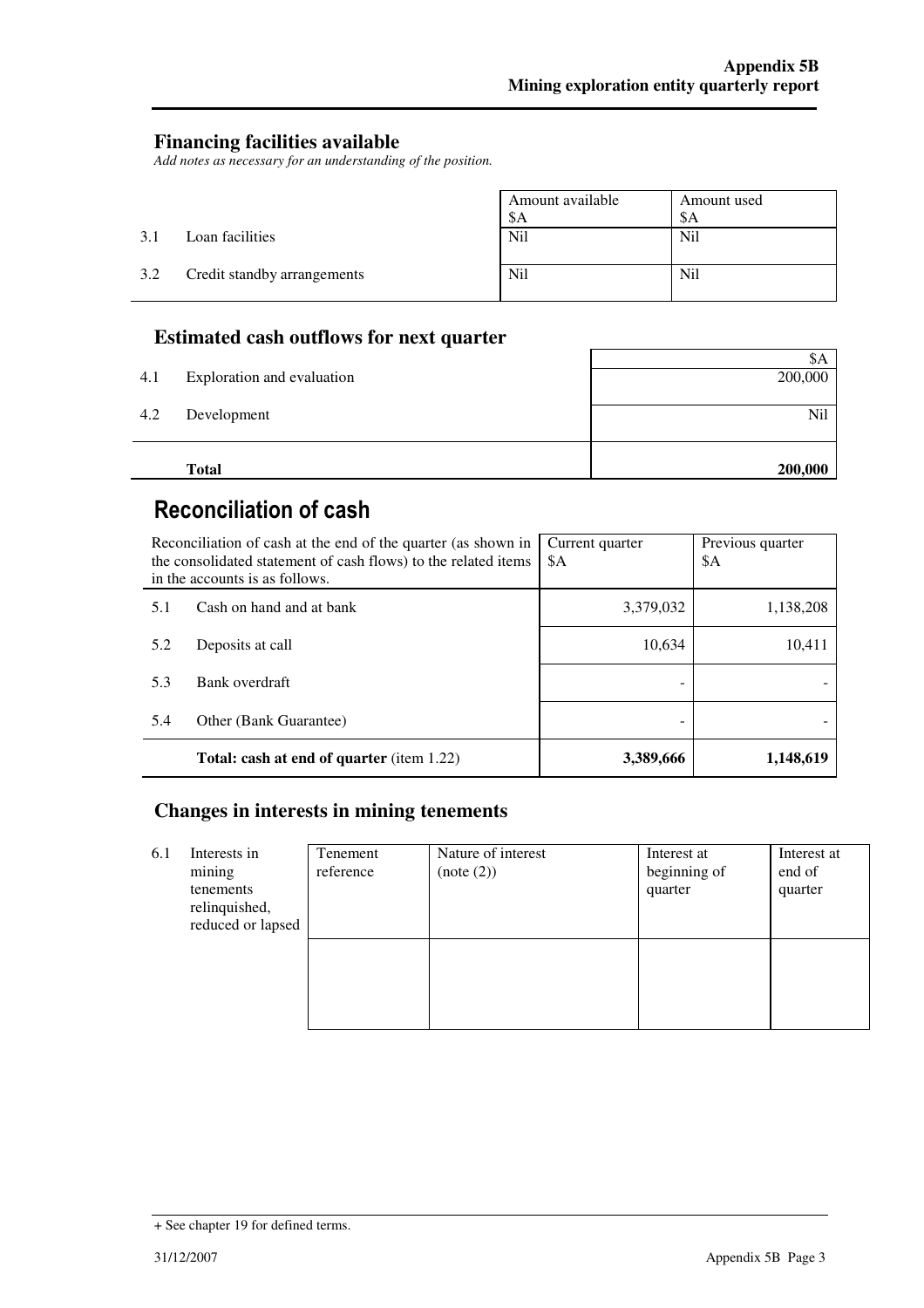| 6.2 | Interests in<br>mining tenements<br>acquired or<br>increased | Tenement<br>reference | Nature of interest<br>(note (2)) | Interest at<br>beginning of<br>quarter | Interest at<br>end of<br>quarter |
|-----|--------------------------------------------------------------|-----------------------|----------------------------------|----------------------------------------|----------------------------------|
|     |                                                              | EPM18545              | Application                      | $0\%$                                  | $0\%$                            |

## **(1) Issued and quoted securities at end of current quarter**

*Description includes rate of interest and any redemption or conversion rights together with prices and dates.* 

|     |                                                                                                                                | Total number | Number quoted   | price<br>Issue<br>per<br>security (see note 3)<br>(cents) | Amount paid up per<br>security (see note 3)<br>(cents) |
|-----|--------------------------------------------------------------------------------------------------------------------------------|--------------|-----------------|-----------------------------------------------------------|--------------------------------------------------------|
| 7.1 | Preference<br><sup>+</sup> securities<br>(description)                                                                         | Nil          | Nil             | N/A                                                       | N/A                                                    |
| 7.2 | Changes during<br>quarter<br>(a) Increases<br>through issues<br>(b) Decreases<br>through returns of<br>capital, buy-<br>backs. | N/A          | N/A             | N/A                                                       | N/A                                                    |
| 7.3 | +Ordinary<br>securities                                                                                                        | 210,073,581  | 210,073,581     | N/A                                                       | N/A                                                    |
| 7.4 | Changes during<br>quarter                                                                                                      |              |                 |                                                           |                                                        |
|     | (a) Increases<br>through issues                                                                                                | Nil          | N <sub>il</sub> | N/A                                                       | N/A                                                    |
|     | (b) Decreases<br>through returns of<br>capital.                                                                                | Nil          | Nil             | N/A                                                       | N/A                                                    |
| 7.5 | <sup>+</sup> Convertible                                                                                                       | Nil          | N <sub>il</sub> | N/A                                                       | N/A                                                    |
|     | debt securities<br>(description)                                                                                               |              |                 |                                                           |                                                        |
| 7.6 | Changes during<br>quarter<br>(a) Increases<br>through issues<br>(b) Decreases<br>through securities<br>matured.                | Nil          | Nil             | N/A                                                       | N/A                                                    |

<sup>+</sup> See chapter 19 for defined terms.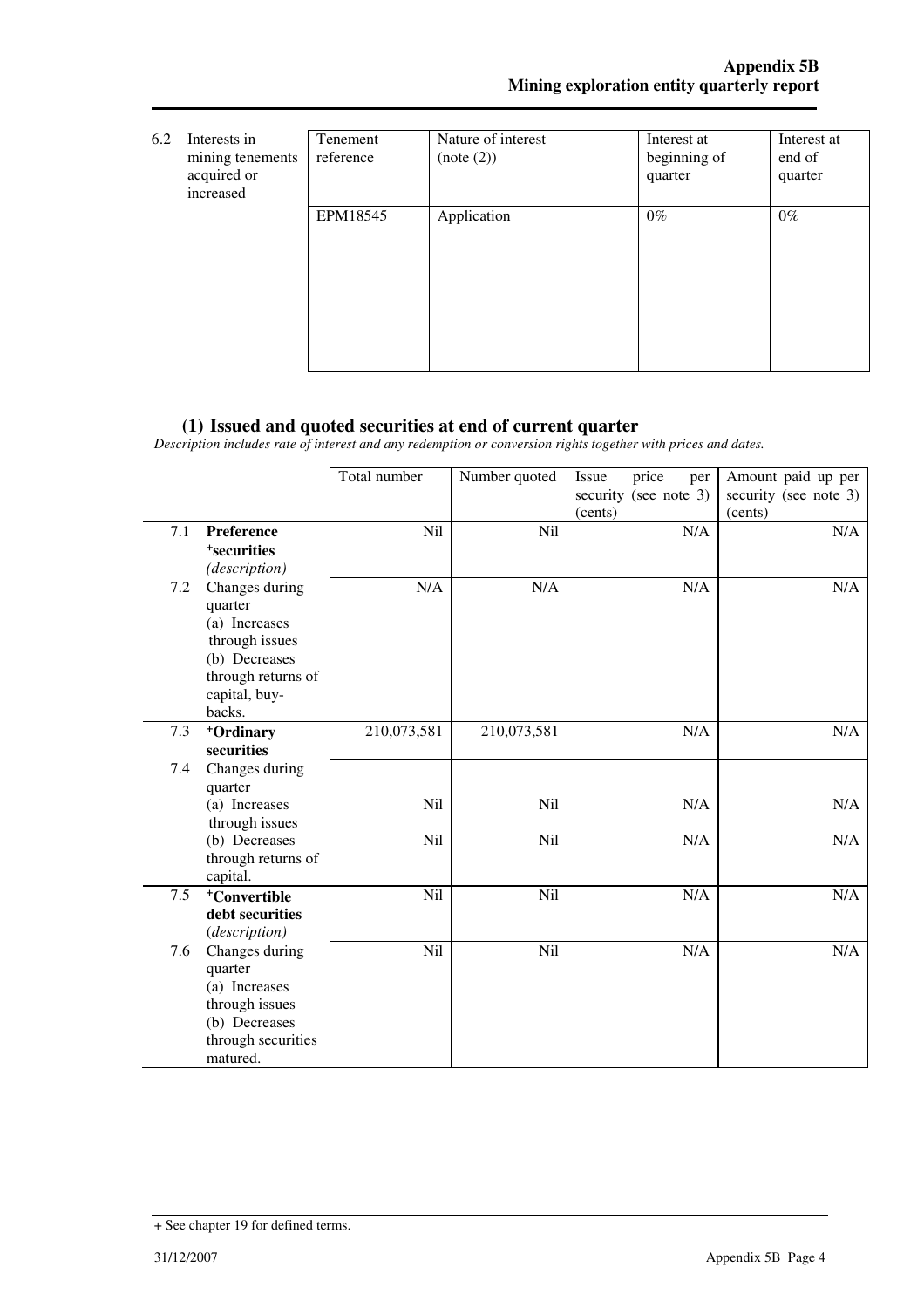| 7.7  | <b>Options</b>         |           |                 | Exercise price | Expiry date |
|------|------------------------|-----------|-----------------|----------------|-------------|
|      | <b>Share Options</b>   | 250,000   | N <sub>il</sub> | \$0.35         | 6.8.2010    |
|      |                        | 310,000   | Nil             | \$0.35         | 1.11.2010   |
|      |                        | 4,000,000 | Nil             | \$0.35         | 1.12.2012   |
|      |                        | 1,250,000 | Nil             | \$0.225        | 14.07.2010  |
|      |                        | 500,000   | Nil             | \$0.20         | 31.07.2013  |
|      |                        | 3,000,000 | Nil             | \$0.20         | 02.12.2013  |
|      |                        | 1,000,000 | Nil             | \$0.10         | 31.01.2014  |
| 7.8  | Issued during          |           |                 |                |             |
|      | quarter                |           |                 |                |             |
|      |                        |           |                 |                |             |
|      | <b>Share Options</b>   | Nil       | Nil             | N/A            | N/A         |
|      |                        |           |                 |                |             |
| 7.9  | Exercised during       | Nil       | Nil             | N/A            | N/A         |
|      | quarter                |           |                 |                |             |
| 7.10 | Expired/Forfeited      | Nil       | Nil             | N/A            | N/A         |
|      | during quarter         |           |                 |                |             |
| 7.11 | <b>Debentures</b>      | Nil       | Nil             |                |             |
|      | <i>(totals only)</i>   |           |                 |                |             |
| 7.12 | <b>Unsecured notes</b> | Nil       | Nil             |                |             |
|      | (totals only)          |           |                 |                |             |
|      |                        |           |                 |                |             |

<sup>+</sup> See chapter 19 for defined terms.